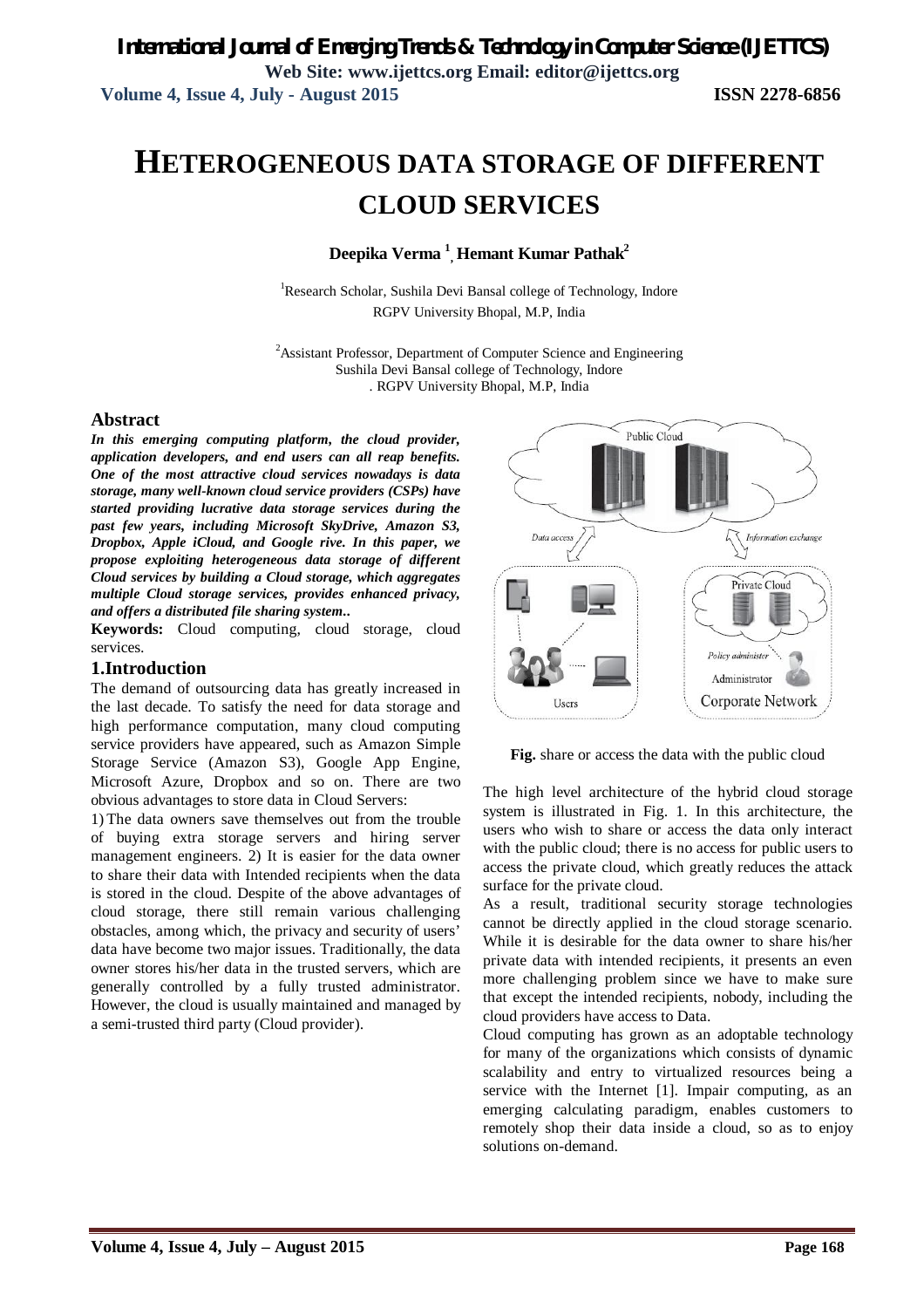## *International Journal of Emerging Trends & Technology in Computer Science (IJETTCS)* **Web Site: www.ijettcs.org Email: editor@ijettcs.org**

 **Volume 4, Issue 4, July - August 2015 ISSN 2278-6856**

## **2. LITERATURE REVIEW**

An overlay network (or overlay in short) is a virtual or logical network on top of another network with addressable end points [12]. Overlays are often used to provide a routing topology not available in the underlying network. Encoding is the process in which data is converted into another form. Possible encoding applications include reduction of the file size (e.g., compression) or hiding data inside other file formats to conceal the original content (e.g., steganography) [9]. Decoding is the reverse process to restore the encoded data to their original form. A credential is the attestation of authority to access a given CS account. This can be achieved through providing a security handle, e.g., an OAuth [15] token with restricted access (time out) or a username/password pair with full access to that account.

| Feature                                 | storage services<br>Generic Cloud | <b>SpiderOak</b> | Wuala | Otixo | PiCsMu |
|-----------------------------------------|-----------------------------------|------------------|-------|-------|--------|
| <b>Overlay</b>                          |                                   |                  |       |       |        |
| <b>Additional Service Support</b>       |                                   |                  |       |       |        |
| <b>Fragmentation to Multiple Clouds</b> |                                   |                  |       |       |        |
| <b>Built-in Client-side Encryption</b>  |                                   |                  |       | a     |        |
| Encoding                                |                                   |                  |       |       |        |
| <b>Decentralized Index</b>              |                                   |                  |       |       |        |

TABLE I: A FEATURE COMPARISON OF CLOUD STORAGE SERVICES.

<sup>a</sup>Encryption might be offered by underlaying CSs only.

## **3. PROMINENT RESEARCH WORK**

PiCsMu shows advantages in terms of increased security and privacy: the data encoding, file part encryption, and file fragmentation processes, combined, add another layer of tasks to reconstruct original files, thus, turning it even harder for an attacker to gain access to the content of original files. Another advantage is data redundancy: multiple fragments in multiple CSs prevents data loss in case that a single CS provider shuts down its services like, e.g., Mega upload [21]. Furthermore, additional storage space is available with PiCsMu, since multiple CS that offer free storage can be aggregated the comparison of related generic Cloud storage services in Table I presents six key features, describing the presence of the specified feature, while "-" denotes the lack of it:

"Overlay" defines that the CS builds a management network on top of other CSs. Therefore, the CS does not store content data itself, but in an under laying CS. "Additional Service Support" represents whether a CS supports the aggregation of other CSs' storage, thus, expanding its storage capabilities.

| Criteria |  |  |  |
|----------|--|--|--|

TABLE II: A COMPARISON OF P2P FILE SHARING SYSTEMS

|                     | $\frac{1}{2}$     | Š                  | <b>Bit</b>        | Fre                | E                  |
|---------------------|-------------------|--------------------|-------------------|--------------------|--------------------|
| Topology            | Central-<br>ized  | Decen-<br>tralized | Central-<br>ized  | Decen-<br>tralized | Decen-<br>tralized |
| Architec-<br>ture   | Unstruc-<br>tured | Unstruc-<br>tured  | Unstruc-<br>tured | Unstruc-<br>tured  | Struc-<br>tured    |
| Lookup              | Central<br>Index  | Flooding           | Tracker/<br>DHT   | Key-based          | DHT                |
| Storage on<br>Peers |                   |                    |                   |                    |                    |
| <b>File Search</b>  | Internal          | Internal           | External          | External           | Internal           |
| Download            | Peers             | Peers              | Peers             | Peers              | CSs                |
| Upload              | Peers             | Peers              | Peers             | Peers              | CSs                |
| Private<br>Sharing  |                   |                    |                   |                    |                    |

The PiCsMu System presents a share functionality, which uses a P2P network. Thus, the comparison of related P2P file sharing systems is presented in Table II

The Scheduler should take the file size into consideration. Furthermore, the Scheduler could decide which CS to take, based on the current performance of the CS in order to optimize PiCsMu for the end user. Since this optimization considers the storage of data, the time of retrieval of the data is not known in advance and could be anticipated based on previous user behavior.

This paper does not consider any legal implications, such as boundaries of Cloud storage services. Thus, the PiCsMu User has the responsibility to decide about legal aspects, whether the use of a Cloud storage overlay system is conforming (i.e. fair-use) to the terms of service and its legal intent of CS providers. Additionally, such legal aspects will be explored in the future, including views of various stakeholders and their interests

## **4. CLOUD STORAGE**

A lot of the cloud processing infrastructure can be transmitted via a reliable info center services and build different levels about the server virtualization technology, consisting associated with. It could be any place to provide network infrastructure to utilize these services [9]. "Cloud" normally presents the computing needs off users' just one access position.

Cloud storage system structure style consists of a number of following layers.

1.Storage layer: Storage layer is the majority part of the cloud storage. FC storage devices can be Fiber Channel storage devices can be IP NAS and storage devices, etc., can also be a SCSI or SAS storage devices such as DAS. Cloud storage is generally a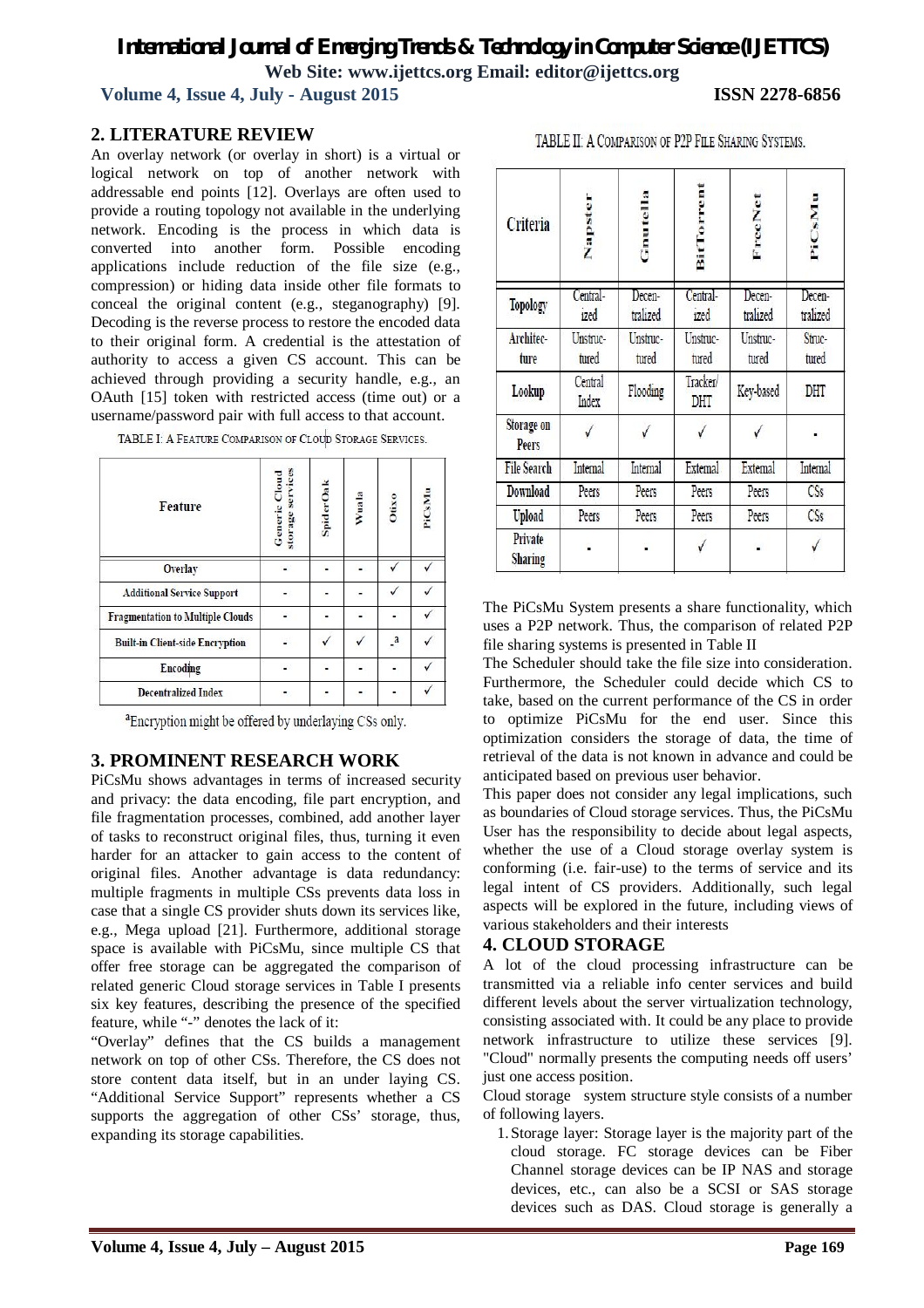## *International Journal of Emerging Trends & Technology in Computer Science (IJETTCS)* **Web Site: www.ijettcs.org Email: editor@ijettcs.org**

## **Volume 4, Issue 4, July - August 2015 ISSN 2278-6856**

huge volume of storage devices and also the distribution of several different regions, each various other through vast area circle, Internet or FC Fiber Channel systems together.

- 2.Basic management: Cloud-based storage management is the core part is stored in the cloud part of the most difficult to achieve. Based management through the clusters, distributed file systems and grid computing technology, cloud storage between multiple storage devices to work together, so that multiple storage devices can begin to provide the same service, and to provide bigger and more powerful better data access performance.Fig.3 is the basic management structure.
- 3.Application interface layer: cloud storage request interface layer would be the most accommodating part. Different managing units can easily cloud the exact storage kind of business; create a different request service interface given by different purposes.
- 4.Access layer: Any authorized user by way of a standard application interface in order to log general public cloud storage space system, delight in cloud storage space service.Different operating units of cloud storage, cloud storage to provide access to different types and access methods. Through the user access layer, any authorized user can at any place, using a networked terminal device, according to the standard application interface to log public cloud storage platform, enjoy cloud storage service.

## **5. PRAPOSED SYSTEM**

Proposed System consists following steps to aggregate cloud services' storage and upload files:

**File Fragmentation:** The key advantages of experiencing the fragmentation step are: (1) send out file parts to many CSs worldwide, being managed within an overlay; (2) 1 entity (CS) struggles to reconstruct the whole file info, enabling an increased degree involving privacy; and (3) an error correction program code (e. Gary., Reed Solomon) could be applied intended for data redundancy. Lower than replacement running the particular encoding step is that data could be stored anywhere, even if CSs demand file type restrictions. It enables the particular aggregation involving CSs' safe-keeping: all CSs keep data, in much the same, independently involving file type restrictions.

**Managing Index:** The index information, which holds the metadata about files, e.g., in which Cloud Service the file was stored, how the data was encrypted, how the file was split into several small chunks, and how the data was encoded into other file types.

**Data Uploading Process:** After manage index of file. Files are uploading on different cloud services like Google drive, Amazon, Drop Box and sound cloud.

**Cloud Services for data storage:** Initial, user absolutely essential register CSs' references for his personal make use of. Assuming in which Google Picasa, Sound Cloud, Dropbox, and Facebook or MySpace credentials tend to be registered while using the Application; the fragmentation process has the capacity to calculate in to how many

report parts your PDF X could be split good maximum upload size of every CS. In this specific use case the assumption is that your PDF Times is split into report parts.



**Figure 2**.ProposedSystem

Users who wish to share or access the data only interact with the public cloud

The Proposed System Index consists out of information entities of the Proposed System file upload process result and contains all parameters necessary to locate and reconstruct a file within the Proposed System. The Proposed System Index consists of three independent toplevel entities: the File Information, Credential Information, File Part Information. Only with all three entities the Proposed System Application can find all corresponding file parts and can reconstruct the original file.

## **6. CONCLUSION**

Cloud Storage System for Multiple Usage shows advantages in terms of increased security and privacy: the

data encoding, file part encryptions, and file fragmentation processes, combined, add another layer of tasks to reconstruct original files, thus, turning it even harder for an attacker to gain access to the content of original files. Another advantage is data redundancy: multiple fragments in multiple cloud services prevents data loss in case that a single CS provider shuts down its services like, *e.g.*, Mega upload. Furthermore, additional storage space is available with Platform-independent Cloud Storage System for Multiple Usage, since multiple CS that offer free storage can be aggregated